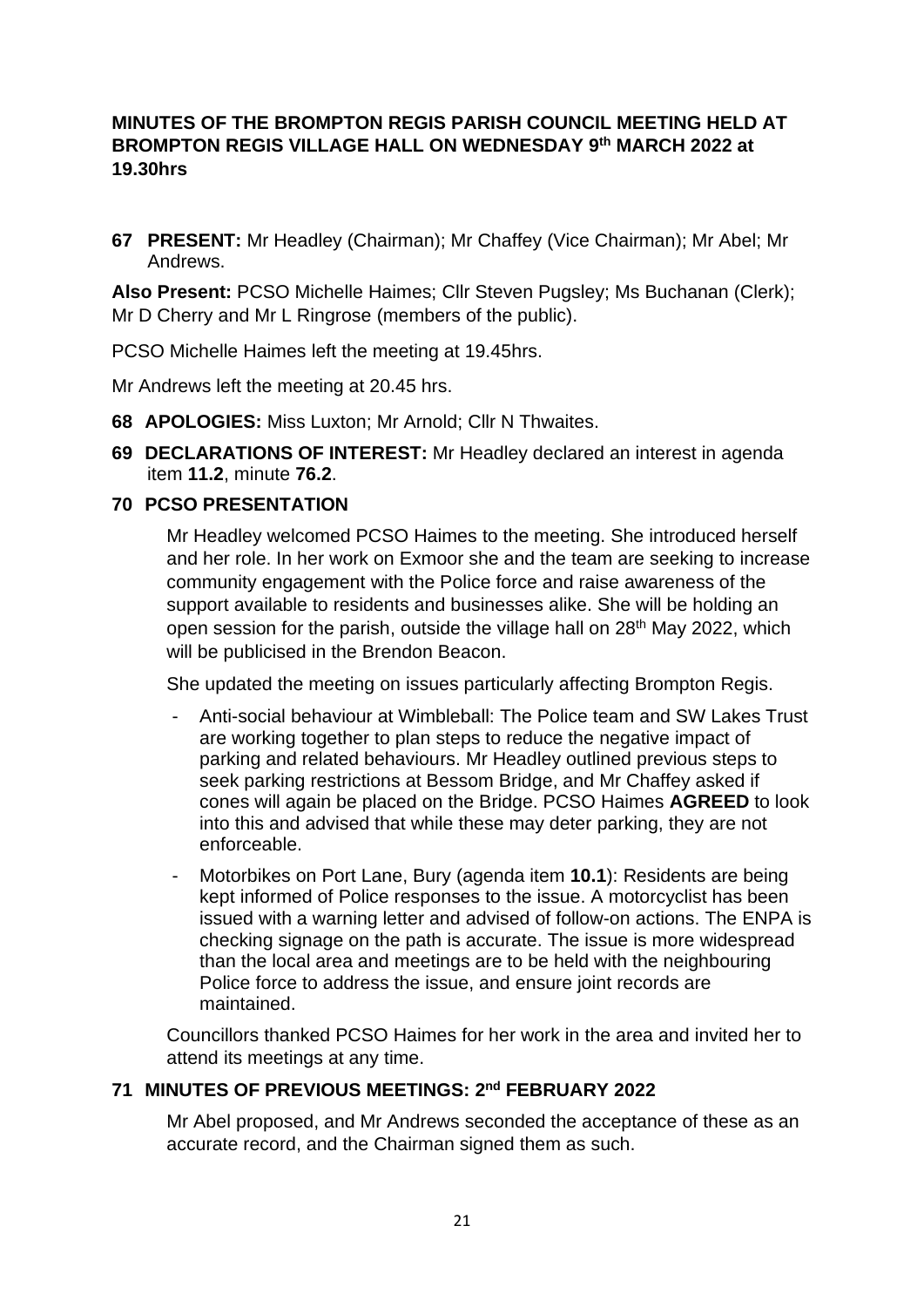# **72 MATTERS ARISING NOT COVERED ELSEWHERE ON THE AGENDA**

- **72.1 Re minute 58.2. Bidgoods Gulley:** As Cllr Nicholson was absent, this matter was forwarded to the next meeting.
- **72.2 Re minute 58.3. Additional Car Parking Signage:** The Clerk advised that the sign at the George Inn had been removed. The rights to use of the car park had been clarified with reference to the differences between the lapsed and implemented planning permissions. She confirmed that the car park is owned by the BRPC and is for use by people using the hall, shop or Green. It was **AGREED** that signs advising this are secured.

**ACTION: CLERK** to pursue quotes.

**72.3 Re minute 58.4. Proposed Bench at the Pound.** The Chairman and Mr Abel had secured quotes for three alternative benches. The Clerk advised that there were no benches available from the After Life project. The Chairman reminded the meeting that this is a replacement bench, the previous having been removed on grounds of health and safety. Mr Chaffey proposed and Mr Andrews seconded and the meeting **AGREED** that the BRPC purchase and fit a 5ft oak bench, priced at £420.

**ACTION: CLERK** to order the bench.

**72.4 Re minute 64.4.1. Jubilee Tree(s):** The Chairman advised that the George Meadow Millennium Green is likely to request a grant for three trees to be planted as part of the Jubilee celebrations. The Clerk described a free trees initiative which the BRPC could engage with and perhaps publicise at the proposed Jubilee event on the village green.

**ACTION: CHAIRMAN AND CLERK** to review the free trees initiative before inviting parish residents to suggest locations for Jubilee trees.

**72.5 Re minute 64.4.2. Defibrillator in Bury:** The Clerk advised that there are defibrillators in Skilgate, Morebath, Brushford and Dulverton: all of which are likely to be quicker to reach from Bury than the one at Brompton Regis Village Hall. The meeting asked the Clerk to define the number of residents in Bury, discuss with Mr Arnold a potential location should a defibrillator be purchased, and the need for local volunteer support and to report back to a subsequent meeting.

**ACTION: CLERK** to confirm number of residents

**ACTION: MR ARNOLD AND CLERK** to identify potential locations and local volunteer support.

**72.6 Re minute 65.1. Motorboat Training at Wimbleball:** ENPA is looking into this matter. The item to be carried forward to a future meeting.

## **73 COUNCILLORS UPDATE**

Cllr Pugsley updated the meeting on the process to form a Unitary Authority for Somerset. Assuming the parliamentary approval is given there will be elections on 5th May 2022 followed by a year of transition to a single authority. There are now discussions as to the formation and boundaries of a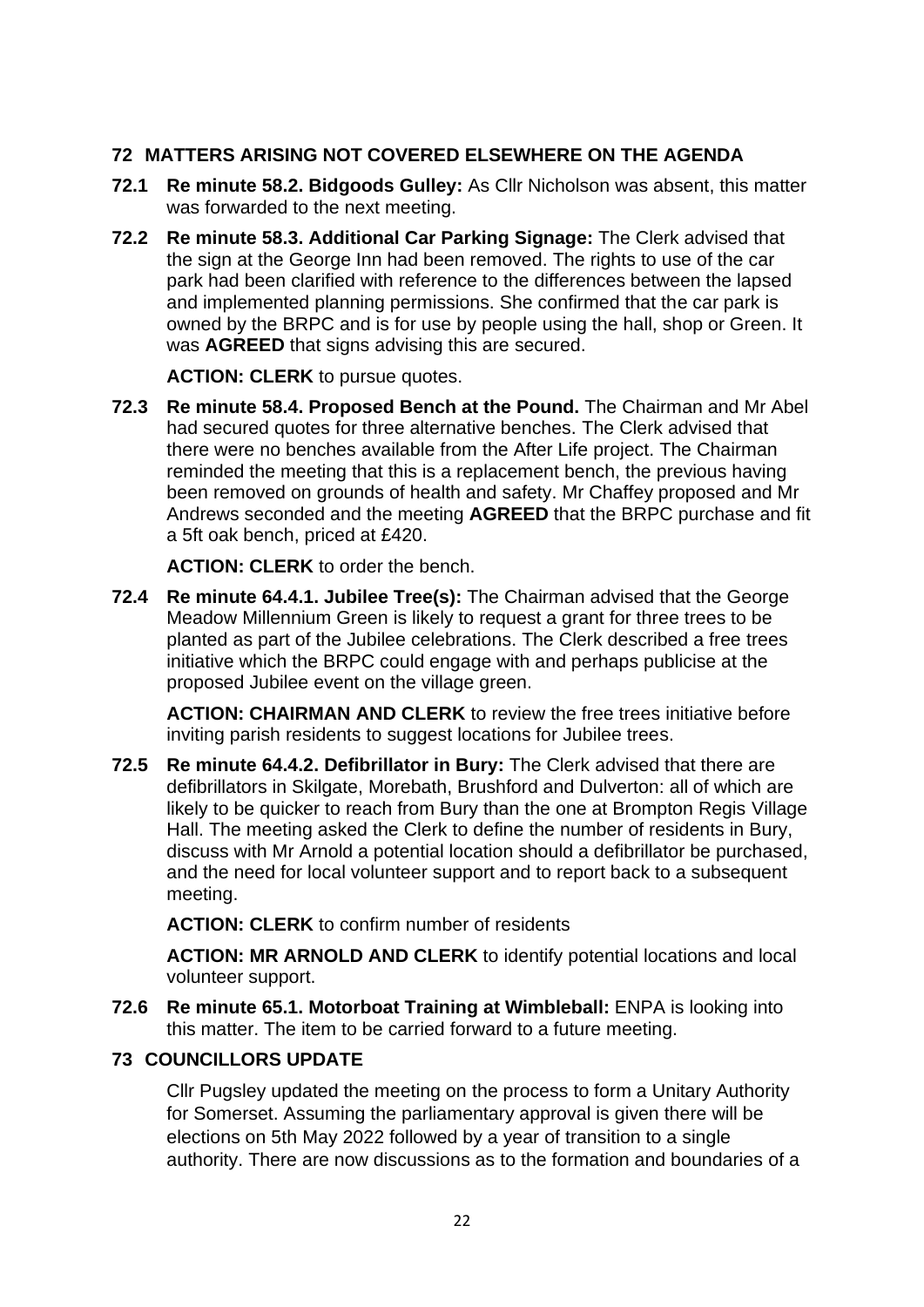Taunton Town Council which would have an impact on existing Parish Councils.

The new recycling system is in place across West Somerset. Any missed collections can be reported and are collected later.

The problems associated with digital telephone lines during power cuts have been raised by district councillors as a parliamentary issue requiring BT to maintain copper wire systems until alternative, appropriate, and secure systems are in place in the event of power cuts. The Chairman highlighted the problem of mobile phone masts in the area which are dependent on power. The Clerk advised that telegraph pole and wire damage in the area meant that many properties in the parish were still without a landline.

As Chairman of the Exmoor Panel, Cllr Pugsley outlined the aims and process of forming three pilot 'Local Community Networks', including one focussed on highways on Exmoor. The BRPC Clerk is a member of the steering group for this LCN. This is expected to last 12-18 months and is seeking to provide a SCC funded 'Highways Steward' and an SCC funded 'Highways Broker' working across the Exmoor County Council ward. Issues to be addressed are likely to include speeding and signage; road closures and diversions; the strategic programme of highways works; contact with contractors regarding scheduling and priorities. Mr Chaffey sought clarification of the review process for road closures and works. Cllr Pugsley advised that quarterly meetings will consider the annual and rolling programme of works.

The meeting thanked Cllr Pugsley for his contribution and invited him to attend future meetings to update councillors on the LCN.

### **74 VACANCY AND ELECTIONS**

The Clerk having circulated to all Parish Councillors information about the three people who had sought to be co-opted to the vacancy, the Chairman outlined the discussion among Parish Councillors which had taken place by email. He reported that all three people had strengths to offer the BRPC, and their contributions to the parish were considerable. He said that the consensus among Parish Councillors was that the person who had expressed interest in joining the Parish Council in 2020 should now be co-opted. Mr Abel proposed and Mr Andrews seconded and the meeting unanimously **AGREED** to co-opt Mr Ringrose to the vacancy. The Clerk reminded councillors that the election on 5th May 2022 requires those interested in standing to complete and submit to SW and T Council the nomination pack.

**ACTION: CLERK** to process the paperwork for the co-option and publicise the forthcoming election and the opportunity this offers for eligible people to stand for election.

### **75 EMERGENCY PLANNING**

The Chairman suggested that the BRPC consider the following steps to prepare for situations such as those experienced during the recent storms.

Contact lists circulated to residents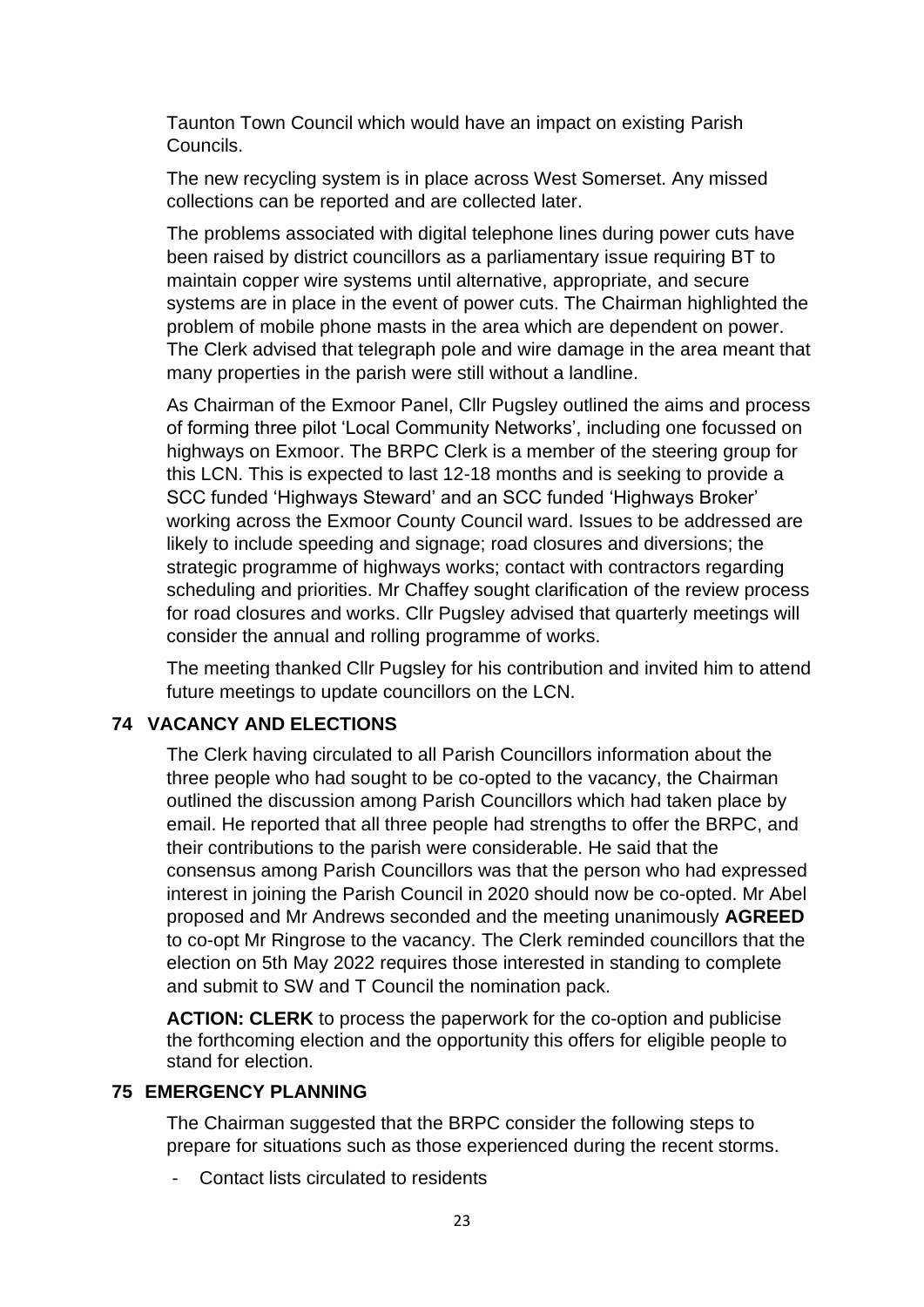- Provision of generators in the Parish, possibly for use by the Village Shop and Hall to provide emergency support and maintain supplies in the shop.

Cllr Pugsley advised that Timberscombe Parish Council had similar discussions.

After discussion the following **ACTIONS** were **AGREED** with a report back to a subsequent meeting:

**ACTION: CHAIRMAN** to identify loading requirements for the Village Shop and Hall.

**ACTION: MR ABEL AND CLERK** to follow up on offers of donations of small generators to the parish.

**ACTION: CLERK** to contact Timberscombe PC.

# **76 PLANNING**

## **76.1 ENPA Local Plan Survey**

The Chairman summarised the response developed by Mr Chaffey and himself, which had been submitted. Mr Chaffey highlighted the potential for ENPA to take a strategic role in support for unimproved pasture and wildlife corridors across the national park and Cllr Pugsley agreed to raise this with ENPA.

### **76.2 Unauthorised Change of Use of Agricultural Land, Enforcement Notice ENF/0010/22**

The Chairman reported that the landowner had advised him of the intention to submit a planning application.

## **77 FINANCE**

## **77.1 Invoices for approval:**

- Community Heartbeat Trust (defibrillator training): £210
- Zen website hosting fee and additional works: £114 and £11.22
- Noticeboard cover, reimbursement of Clerk's purchase: £48.48
- Stationery and postage in year: £45.78
- Clerk's salary balancing amount: £372

Mr Abel proposed, Mr Chaffey seconded and the meeting unanimously **APPROVED** all invoices for payment.

The meeting noted the £150 received from NatWest as compensation for problems experienced by councillors when adding signatories to the BRPC accounts.

## **78 ANY OTHER MATTERS**

**78.1 Defibrillator training:** this will be provided on 18th March 2022 from 2.00pm to 4.00pm in the village hall. A further session is likely to be provided in an evening so that working residents may attend.

### **79 DATE AND TIME OF NEXT MEETING, WEDNESDAY, 6 th APRIL 2022, 7.00pm NOTE NEW START TIME, Brompton Regis Village Hall**